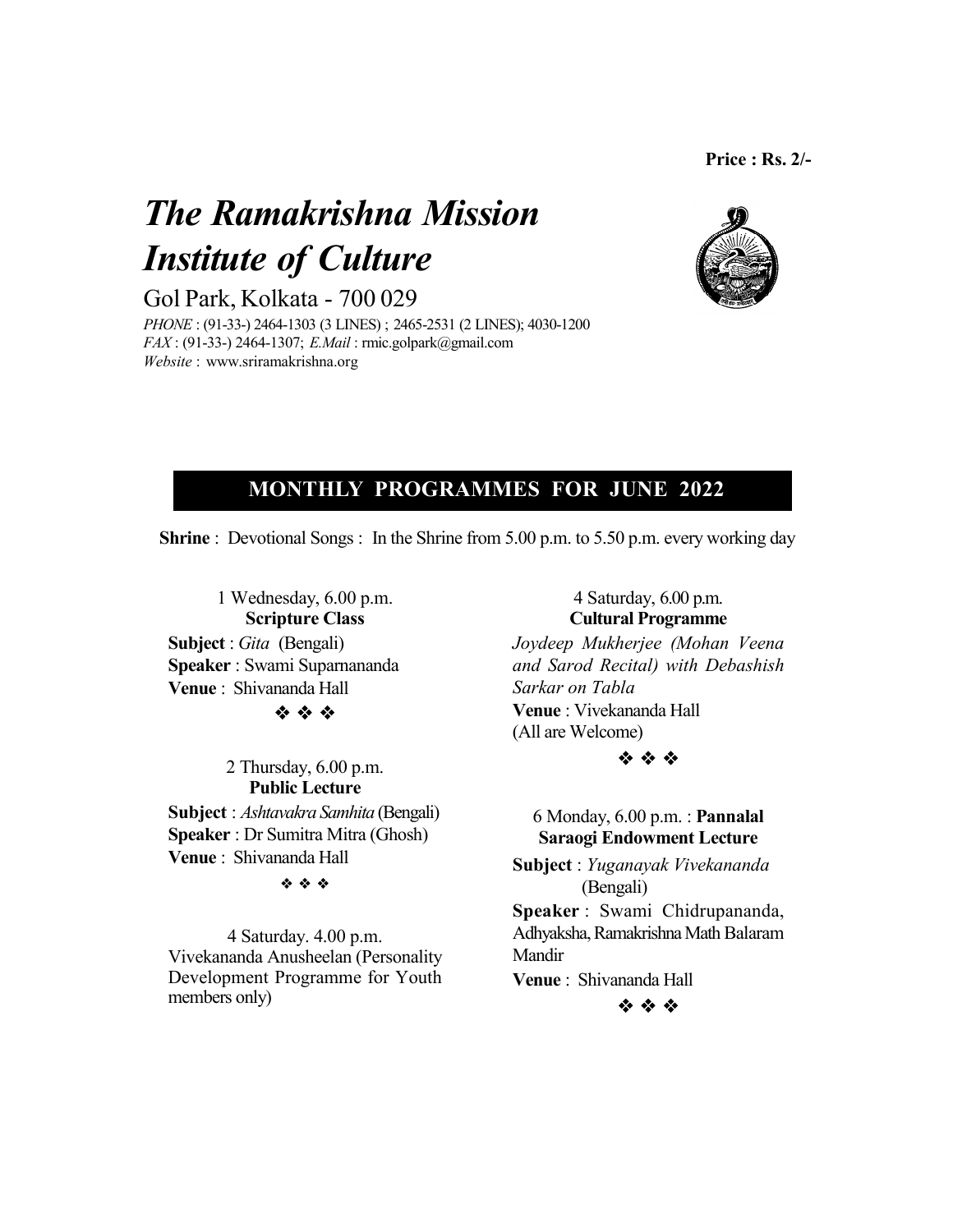7 Tuesday, 6.00 p.m.

# **Shiladitya Sanyal & Dr. Juthika Mitra and Dr. Sudhir Kumar Mitra Endowment**

**Subject** : *Sri Ramakrishna Prasanga* (Bengali)

**Speaker** : Swami Jnanalokananda, Secretary, Ramakrishna Mission Swami Vivekananda's Ancestral House & Cultural Centre **Venue** : Vivekananda Hall

# \*\*\*

8 Wednesday, 6.00 p.m.

#### **Banikanta Leela Banerjee Endowment Lecture**

**Subject** : *Sri Sri Ramakrishna Kathamrita* (Bengali) **Speaker** : Swami Suparnananda, Secretary, Ramakrishna Mission Institute of Culture **Venue :** Shivananda Hall

#### 安全学

9 Thursday, 5.30 p.m. **Screening of the Movie Subject** : '*Pather Panchali*' (Bengali) **Venue** : Vivekananda Hall (All are Welcome)

#### 安全学

11 Saturday. 4.00 p.m. Vivekananda Anusheelan (Personality Development Programme for Youth members only)



13 Monday, 6.00 p.m. **Haripada Gouri Bala Ghosh Hazra Memorial Lecture**

**Subject** : *Paramatma O Ek Naveen Sannyasi* (Bengali) **Speaker** : Sri Tapas Ray, Eminent Literary Person **Venue :** Shivananda Hall

#### $\ddot{\phi}$   $\ddot{\phi}$   $\ddot{\phi}$

16 Thursday, 6.00 p.m. **Jnan Chandra Pal & Rangadamoyee Pal Endowment**

**Subject** : *Teracotta Bhaskarye Ramayan* (Bengali) **Speaker** : Prof. Apurba Chattopadhyay, Formerly Professor of Zoology, Burdwan Raj College **Venue :** Shivananda Hall

\* \* \*

#### 17 Friday, 6.00 p.m. **Mono Bela & Bijoy Kalyani Memorial Lecture**

**Subject** : *Bharatiya Jatiyatabad O Sampradayik Samasya* (Bengali) **Speaker** : Prof. Pulak Narayan Dhar, Former Asst. Professor of Political Science, Maulana Azad College **Venue** : Shivananda Hall

#### $\ddot{\phi}$   $\ddot{\phi}$   $\ddot{\phi}$

18 Saturday. 4.00 p.m.

Vivekananda Anusheelan (Personality Development Programme for Youth members only)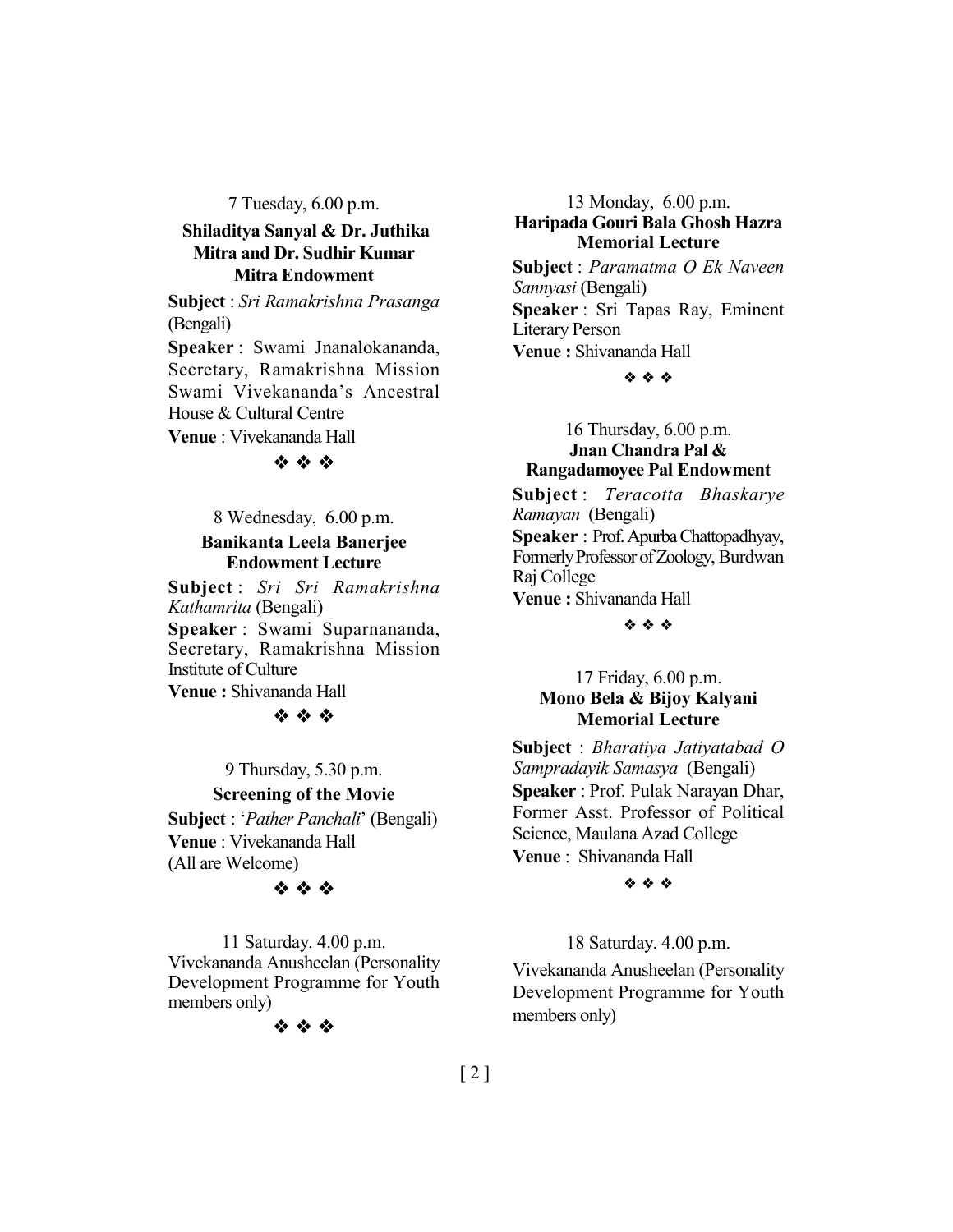#### 18 Saturday, 6.00 p.m. **Cultural Programme**

*Arjun Roy* (*Vocal*) *with Sanjay Adhikary* (*Tabla*) *and Pradip Palit* (*Harmonium*) **Venue :** Vivekananda Hall (All are welcome)

 $48.48 \pm 0.002$ 

# 20 Monday, 6.00 p.m. **R.K. Bhuwalka Endowment Lecture**

**Subject** : *Bhagavata Katha* (Bengali) **Speaker** : Dr. Ayan Bhattacharya, Department of Sanskrit, West Bengal State University, Barasat **Venue :** Shivananda Hall

 $\begin{array}{ccc} \phi_1 & \phi_2 & \phi_3 \end{array}$ 

## 21 Tuesday, 6.00 p.m. **Public Lecture**

**Subject** : *Niveditar Patravali* (Bengali) **Speaker** : Sri Tirthankar Dasgupta **Venue** : Shivananda Hall

\* \* \*

#### 22 Wednesday, 6.00 p.m. **Banikanta Leela Banerjee Endowment Lecture**

**Subject** : *Sri Sri Ramakrishna Kathamrita* (Bengali) **Speaker** : Swami Suparnananda, Secretary, Ramakrishna Mission Institute of Culture

**Venue** : Shivananda Hall

 $4.44$ 

#### 23 Thursday, 6.00 p.m. **Swami Kailashananda & Swami Nirvanananda Memorial Lecture**

**Subject** : *Sadhu Smriti* (Bengali) **Speaker** : Swami Nityamuktananda, Adhyaksha, Ramakrishna Math, Baghbazar **Venue** : Shivananda Hall

 $48.48$ 

25 Saturday, 4.00 p.m. Vivekananda Anusheelan (Personality Development Programme for Youth members only)

> 25 Saturday, 4.00 p.m. **Nazrul Galpo Asar**

> > by

*Members of the Vivekananda Study Circle* (*Junior*)

**Venue :** Shivananda Hall

\* \* \*

25 Saturday, 6.00 p.m. :

## **Taraknath Das Memorial Lecture**

**Subject** : *Sanskrit Sahitya Parikrama* (Bengali)

**Speaker** : Dr Samiran Chandra Chakrabarti, Formerly Director, School of Vedic Studies, Rabindra Bharati **University** 

**Venue** : Shivananda Hall